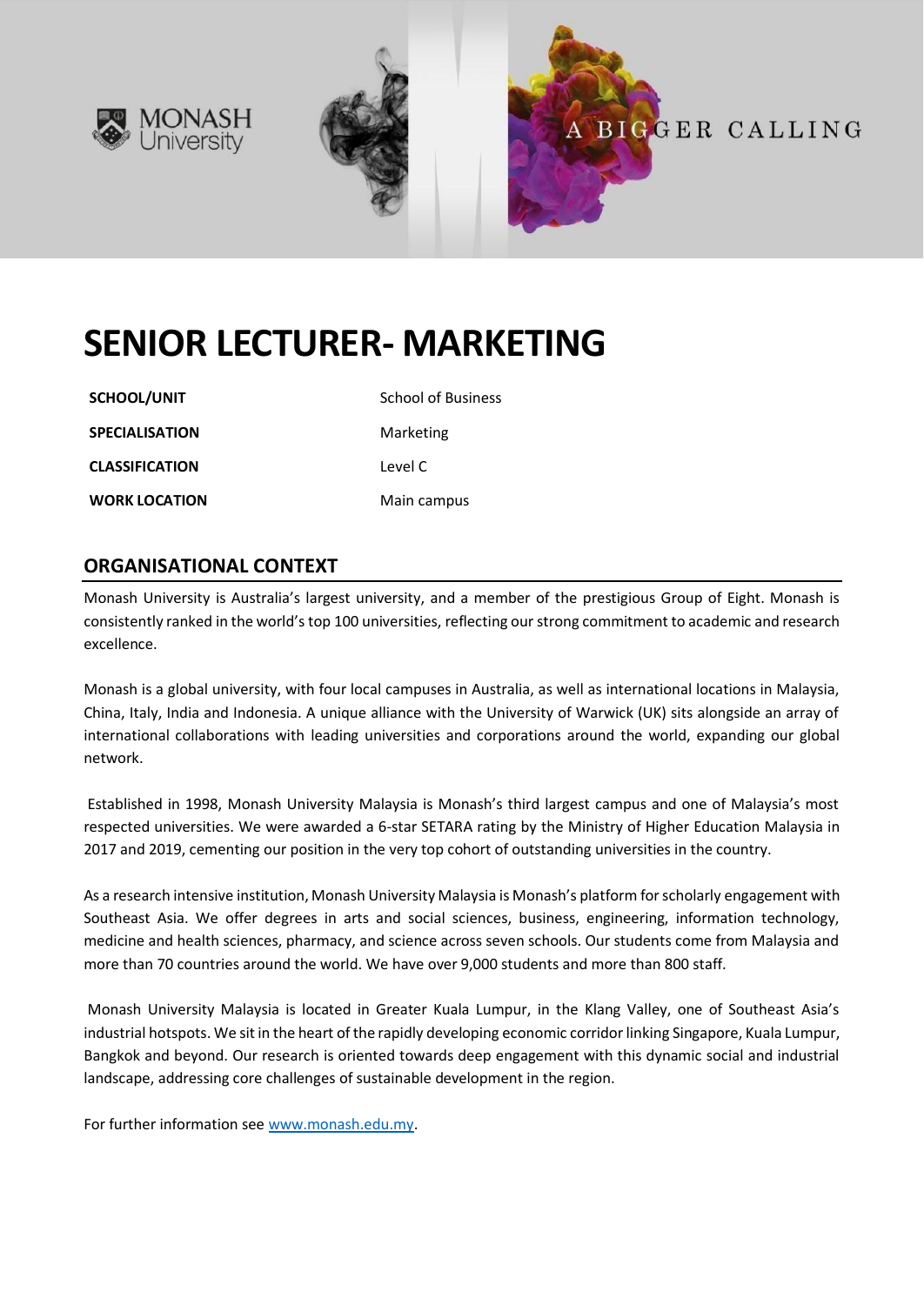The School of Business is the largest school at Monash University Malaysia with enrolment numbers in excess of 2,400 students. The School is structured into 6 disciplines; Accounting & Finance, Business Law & Taxation, Marketing, Management, Economics, and Econometrics & Business Statistics.

The School's vision is to become one of the best business school in Asia, as measured by the quality and impact of its teaching and research, and, through these, to engage with and serve the community. By pursuing this vision, the school contributes to the University's mission to improve the human condition by advancing knowledge and fostering creativity.

The School's aim to have a profound impact on business in Asia and have established a new School-based research hub. The Hub will lead the School staff in expanding their links with industry and collaboration with key stakeholders in the business and research community. In so doing, the School will contribute to improve competitiveness of firms and industries in Malaysia and the region.

The School is led by the Head of School who is advised and supported by an Executive Committee comprising senior academic and professional staff members of the School: Deputy Heads of School, Heads of Discipline, Senior School Manager and managers.

For more information, please visit: https [www.monash.edu.my/business](http://www.monash.edu.my/business)

### **POSITION PURPOSE**

A Level C academic is expected to make significant contributions to the teaching effort of a discipline, school, faculty or other organisational unit or an interdisciplinary area. An academic at this level is also expected to play a major role in scholarship, research and/or professional activities.

The academic will have responsibility for fostering excellence in research, teaching, engagement and professional activities in the academic discipline within the school, campus and the University. The role specifically will focus on working and building strong collaboration with industry and/or government. Industry experience with a track record in market research will be an added advantage.

**Reporting Line:** The position reports to Head, Department of Marketing

**Supervisory responsibilities:** Not applicable

**Financial delegation and/or budget responsibilities:** Not applicable

#### **KEY RESPONSIBILITIES**

- 1. Contribute to curriculum development, innovation, enhancement and quality assurance in the undergraduate and postgraduate curriculum
- 2. Develop and deliver innovative and excellent teaching, learning and assessment experiences for undergraduate and postgraduate students
- 3. Conduct high quality research, maintaining an active record of publication and building a profile of grants and PhD student supervision
- 4. Support the development and implementation of a research strategy for the School of Business and the Department of Marketing consistent with the research priorities of Monash University Malaysia and Monash University
- 5. Participate in collaborations with other universities and with government, industry and/or civil society to drive research impact and educational excellence
- 6. Support the management of education, research and/or administration in the School through, for example, participation in committee.